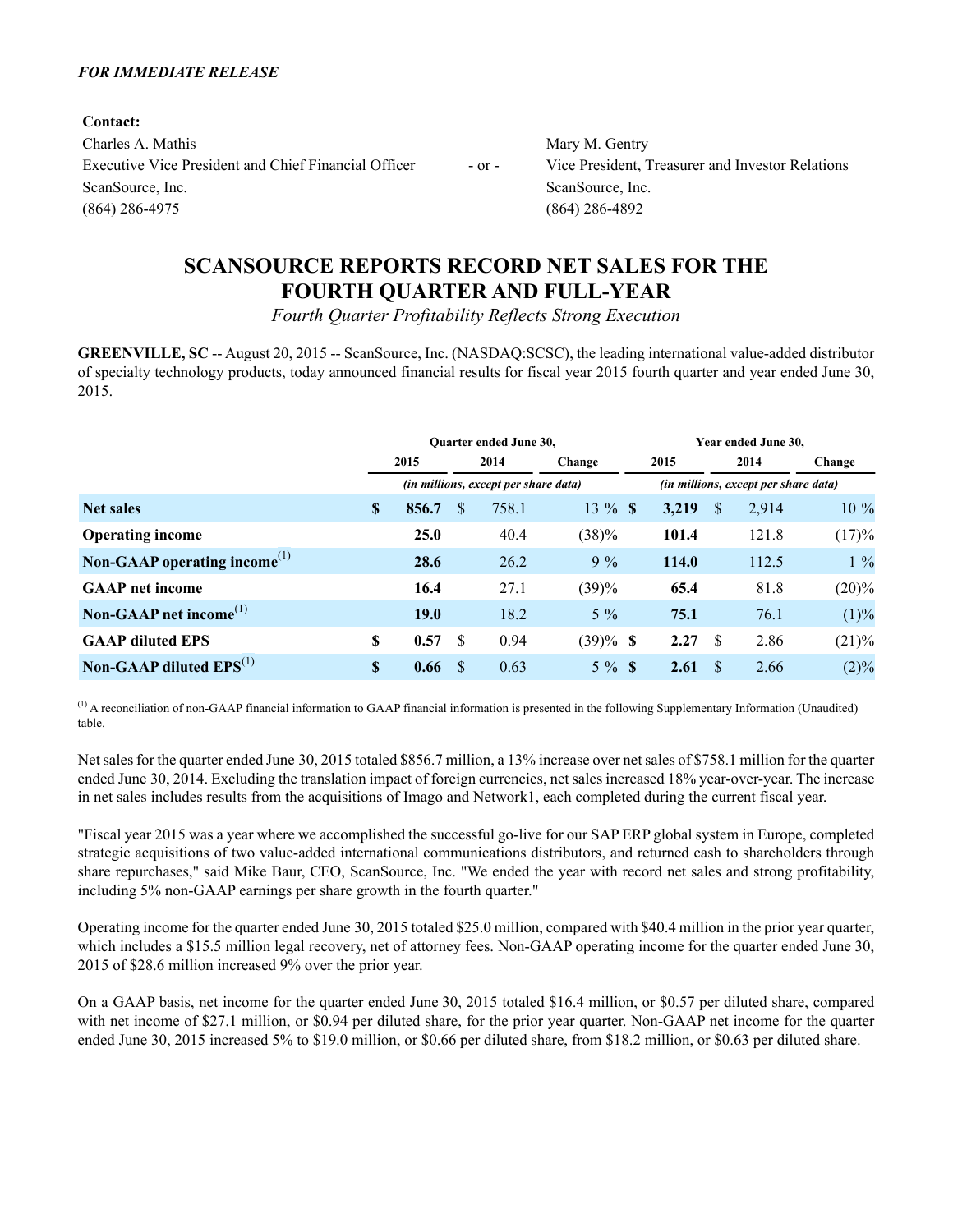### *Full-Year Results*

For the year ended June 30, 2015, net sales increased 10% to \$3.2 billion from \$2.9 billion. Non-GAAP operating income increased to \$114.0 million for the year ended June 30, 2015 from \$112.5 million for the prior year. Non-GAAP net income for the year ended June 30, 2015 totaled \$75.1 million, or \$2.61 per diluted share, compared with non-GAAP net income of \$76.1 million, or \$2.66 per diluted share, for the prior year.

On a GAAP basis, operating income totaled \$101.4 million, compared with \$121.8 million in the prior year. GAAP net income for the year ended June 30, 2015 totaled \$65.4 million, or \$2.27 per diluted share, compared with net income of \$81.8 million, or \$2.86 per diluted share, for the prior year.

### *Share Repurchase Update*

Under the Company's \$120 million share repurchase authorization through August 19, 2015, the Company has repurchased approximately \$39 million of shares, having executed over 30% of the total authorization.

### **Forecast for Next Quarter**

The Company announced its current expectations for the first quarter of fiscal year 2016. ScanSource expects net sales for the quarter ending September 30, 2015 to range from \$820 million to \$880 million and non-GAAPdiluted earnings per share to range from \$0.50 to \$0.58 per share. Non-GAAPdiluted earnings per share exclude amortization of intangibles, change in fair value of contingent consideration and acquisition costs.

### **Webcast Details**

ScanSource will present additional information about its financial results and outlook in a conference call with presentation slides today, August 20, 2015 at 5:00 p.m. (ET). A webcast of the call and accompanying presentation slides will be available for all interested parties and can be accessed at www.scansource.com (Investor Relations section). The webcast will be available for replay for 60 days.

### **Safe Harbor Statement**

This press release contains comments that are "forward-looking" statements that involve risks and uncertainties; these statements are subject to the safe harbor created by the Private Securities Litigation Reform Act of 1995. Any number of important factors could cause actual results to differ materially from anticipated or forecasted results, including, but not limited to, expanded international operations that expose the Company to greater risks than its operations in domestic markets; risks in connection with our growth which includes strategic acquisitions; utilization and further implementation of the Company's new ERP system; the ability to forecast volatility in earnings resulting from the quarterly revaluation of the Company's earnout obligations; risks associated with consolidation of the Company's vendors; risks in connection with compliance with laws and regulations governing the Company's international business; macroeconomic circumstances that could impact the business, such as currency fluctuations, credit market conditions, and an economic downturn; the timing and amount of any share repurchases; the exercise of discretion by the Company to make any repurchase or continue the share repurchase authorization; and changes to the source of funds for any repurchases. For more information concerning factors that could cause actual results to differ from anticipated results, see the Company's annual report on Form 10-K for the year ended June 30, 2014 and the Company's quarterly report on Form 10-Q for the quarter ended March 31, 2015, filed with the Securities and Exchange Commission. Except as may be required by law, the Company expressly disclaims any obligation to update these forward-looking statements to reflect events or circumstances after the date of this press release or to reflect the occurrence of unanticipated events.

#### **Non-GAAP Financial Information**

In addition to disclosing results that are determined in accordance with United States Generally Accepted Accounting Principles ("GAAP"), the Company also discloses certain non-GAAPfinancial measures, which are summarized below. Non-GAAPfinancial measures are used to better understand and evaluate performance, including comparisons from period to period. The Company completed acquisitions on September 19, 2014 and January 13, 2015, which were both structured with earnout payments. Given the size of the acquisitions and potential variability of fair value adjustments on operating results, non-GAAP results exclude amortization of intangible assets related to acquisitions and change in fair value of contingent consideration.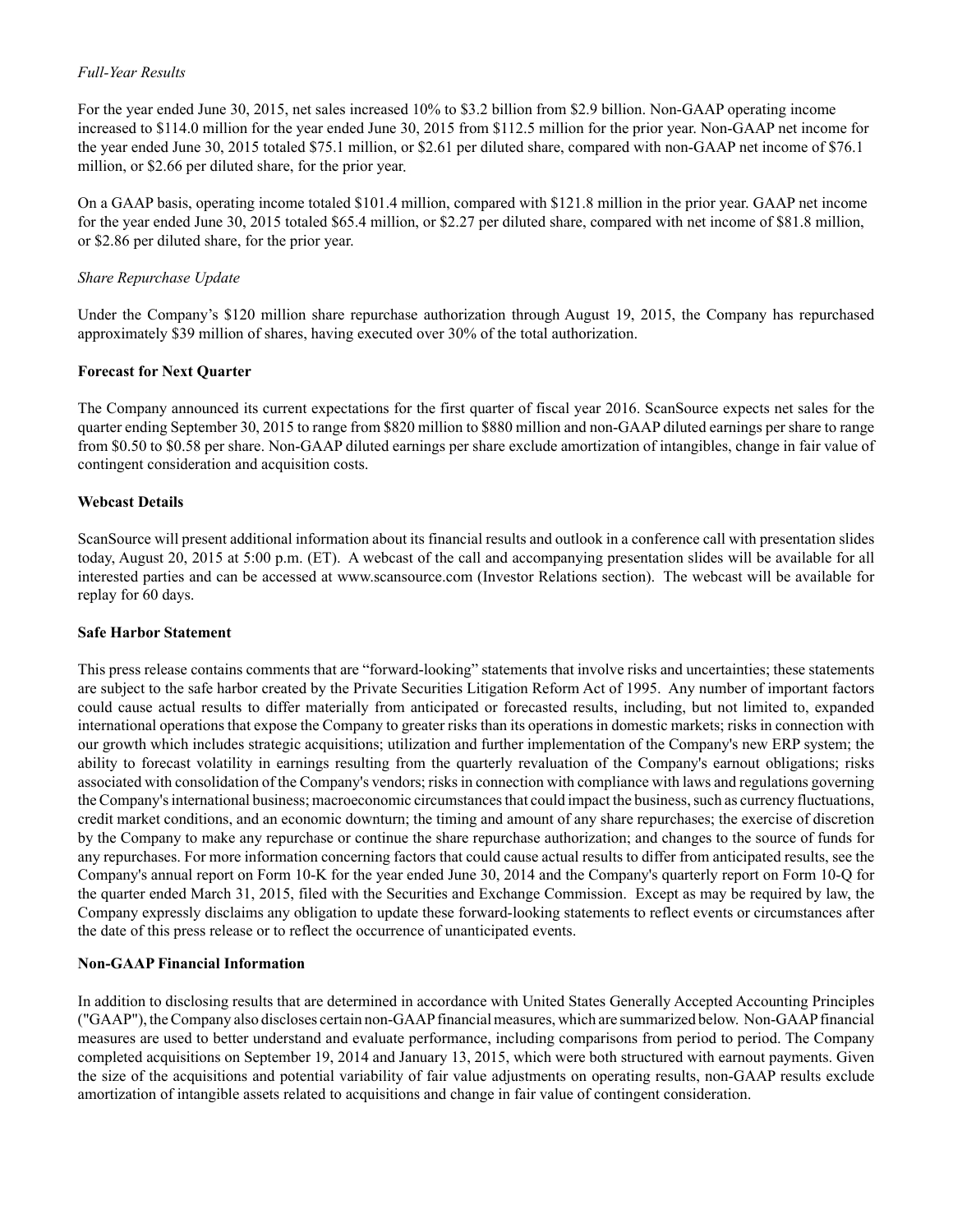*Net sales excluding the translation impact of foreign currencies*: The Company discusses the percentage change in net sales excluding the translation impact from changes in foreign currency exchange rates between reporting periods. This measure enhances comparability between periods to help analyze underlying trends.

*Non-GAAP operating income, non-GAAP net income and non-GAAP EPS:* To evaluate current period performance on a clearer and more consistent basis with prior periods, the Company discloses non-GAAP operating income, non-GAAP net income and non-GAAP diluted earnings per share. Non-GAAP results exclude amortization of intangible assets related to acquisitions, change in the fair value of contingent consideration, and other non-GAAP adjustments. Non-GAAP operating income, non-GAAP net income, and non-GAAP EPS measures are useful in better assessing and understanding the Company's operating performance, especially when comparing results with previous periods or forecasting performance for future periods.

*Return on invested capital ("ROIC"):* Management uses ROIC as a performance measurement to assess efficiency in allocating capital under the Company's control to generate returns. Management believes this metric balances the Company's operating results with asset and liability management, is not impacted by capitalization decisions and is considered to have a strong correlation with shareholder value creation. In addition, it is easily computed, communicated and understood. ROIC also provides management a measure of the Company's profitability on a basis more comparable to historical or future periods.

ROIC assists management in comparing the Company's performance over various reporting periods on a consistent basis because it removes from operating results the impact of items that do not reflect core operating performance. Adjusted earnings before interest expense, income taxes, depreciation and amortization ("EBITDA") excludes the change in fair value of contingent consideration, in addition to other non-GAAP adjustments. Management believes the calculation of ROIC provides useful information to investors and is an additional relevant comparison of the Company's performance during the year. In addition, the Company's Board of Directors uses ROIC in evaluating business and management performance. Certain management incentive compensation targets are set and measured relative to ROIC.

These non-GAAPfinancial measures have limitations as analytical tools, and the non-GAAPfinancial measures that the Company reports may not be comparable to similarly titled amounts reported by other companies. Analysis of results and outlook on a non-GAAPbasis should be considered in addition to, and not in substitution for or as superior to, measurements of financial performance prepared in accordance with GAAP. A reconciliation of the Company's non-GAAPfinancial information to GAAPis set forth in the following Supplementary Information (Unaudited) tables.

## **About ScanSource, Inc.**

ScanSource, Inc. (NASDAQ: SCSC) is the leading international distributor of specialty technology products, focusing on pointof-sale (POS) and barcode, communications and physical security solutions. ScanSource's teams provide value-added services and operate from two technology segments, Worldwide Barcode & Security and Worldwide Communications & Services. ScanSource is committed to helping its reseller customers choose, configure and deliver the industry's best products across almost every vertical market in North America, Latin America and Europe. Founded in 1992, the Company is headquartered in Greenville, South Carolina and was named one of the 2015 Best Places to Work in South Carolina. ScanSource ranks #775 on the Fortune 1000. For more information, visit www.scansource.com.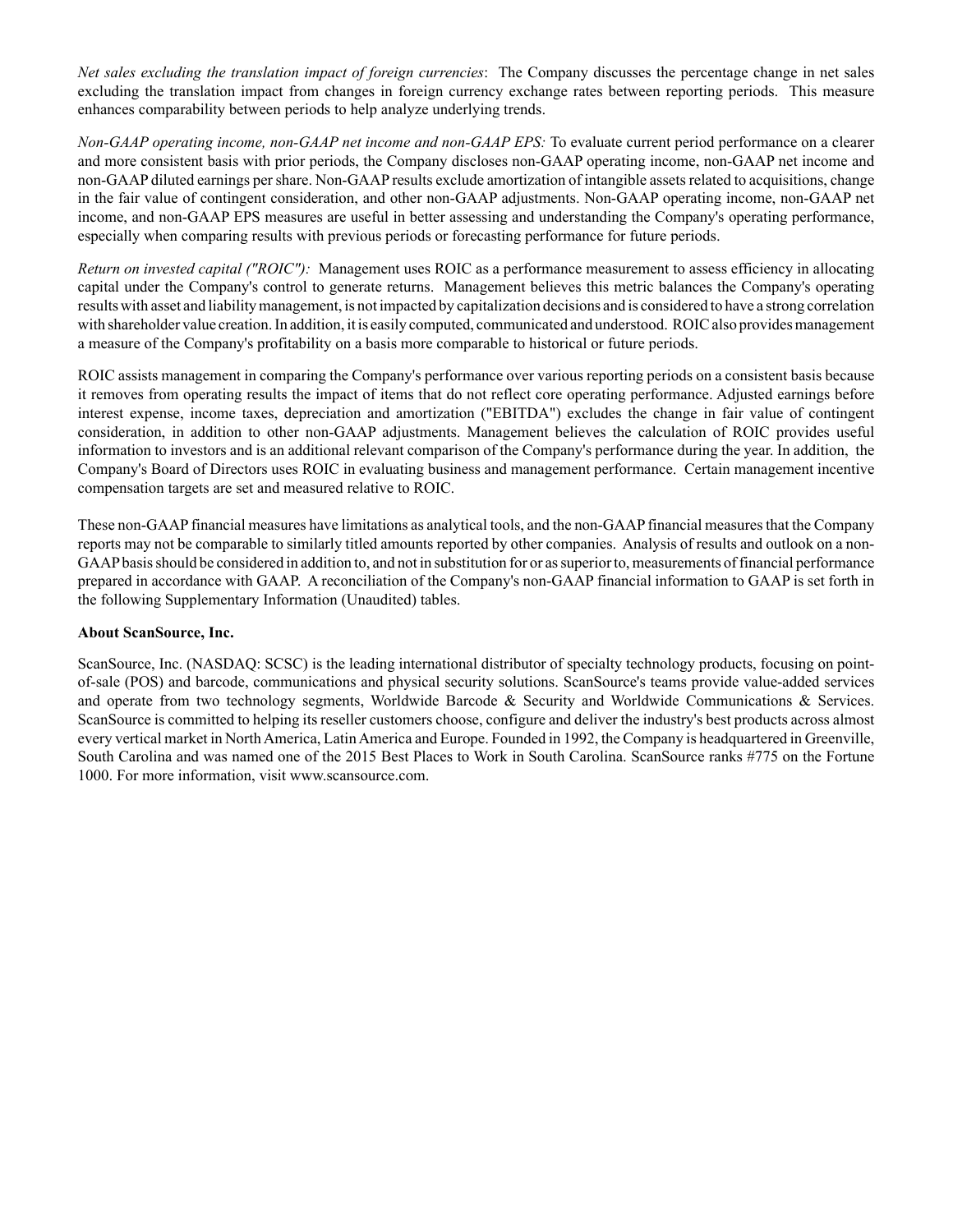# **ScanSource, Inc. and Subsidiaries Condensed Consolidated Balance Sheets (Unaudited) (in thousands)**

|                                                                                                   | June 30, 2015 |           | June 30, 2014* |           |  |
|---------------------------------------------------------------------------------------------------|---------------|-----------|----------------|-----------|--|
| <b>Assets</b>                                                                                     |               |           |                |           |  |
| Current assets:                                                                                   |               |           |                |           |  |
| Cash and cash equivalents                                                                         | \$            | 121,646   | $\mathcal{S}$  | 194,851   |  |
| Accounts receivable, less allowance of \$32,589 at June 30, 2015<br>and \$26,257 at June 30, 2014 |               | 522,532   |                | 464,405   |  |
| Inventories                                                                                       |               | 553,063   |                | 504,758   |  |
| Prepaid expenses and other current assets                                                         |               | 46,917    |                | 33,558    |  |
| Deferred income taxes                                                                             |               | 20,556    |                | 18,109    |  |
| Total current assets                                                                              |               | 1,264,714 |                | 1,215,681 |  |
| Property and equipment, net                                                                       |               | 46,574    |                | 31,823    |  |
| Goodwill                                                                                          |               | 66,509    |                | 32,342    |  |
| Net identifiable intangible assets                                                                |               | 46,272    |                | 15,995    |  |
| Other non-current assets                                                                          |               | 52,872    |                | 39,283    |  |
| <b>Total assets</b>                                                                               | \$            | 1,476,941 | \$             | 1,335,124 |  |
|                                                                                                   |               |           |                |           |  |
| <b>Liabilities and Shareholders' Equity</b>                                                       |               |           |                |           |  |
| Current liabilities:                                                                              |               |           |                |           |  |
| Current debt                                                                                      | \$            | 2,860     | $\mathcal{S}$  |           |  |
| Accounts payable                                                                                  |               | 501,329   |                | 421,721   |  |
| Accrued expenses and other current liabilities                                                    |               | 81,000    |                | 63,574    |  |
| Current portion of contingent consideration                                                       |               | 9,391     |                | 5,851     |  |
| Income taxes payable                                                                              |               | 4,180     |                | 8,685     |  |
| <b>Total current liabilities</b>                                                                  |               | 598,760   |                | 499,831   |  |
| Deferred income taxes                                                                             |               | 3,773     |                | 185       |  |
| Long-term debt                                                                                    |               | 5,966     |                | 5,429     |  |
| Long-term portion of contingent consideration                                                     |               | 24,569    |                | 5,256     |  |
| Other long-term liabilities                                                                       |               | 34,888    |                | 21,780    |  |
| <b>Total liabilities</b>                                                                          |               | 667,956   |                | 532,481   |  |
| Shareholders' equity:                                                                             |               |           |                |           |  |
| Common stock                                                                                      |               | 157,172   |                | 168,447   |  |
| Retained earnings                                                                                 |               | 716,315   |                | 650,896   |  |
| Accumulated other comprehensive income (loss)                                                     |               | (64, 502) |                | (16,700)  |  |
| Total shareholders' equity                                                                        |               | 808,985   |                | 802,643   |  |
| Total liabilities and shareholders' equity                                                        | \$            | 1,476,941 | $\mathcal{S}$  | 1,335,124 |  |

\* Derived from audited financial statements.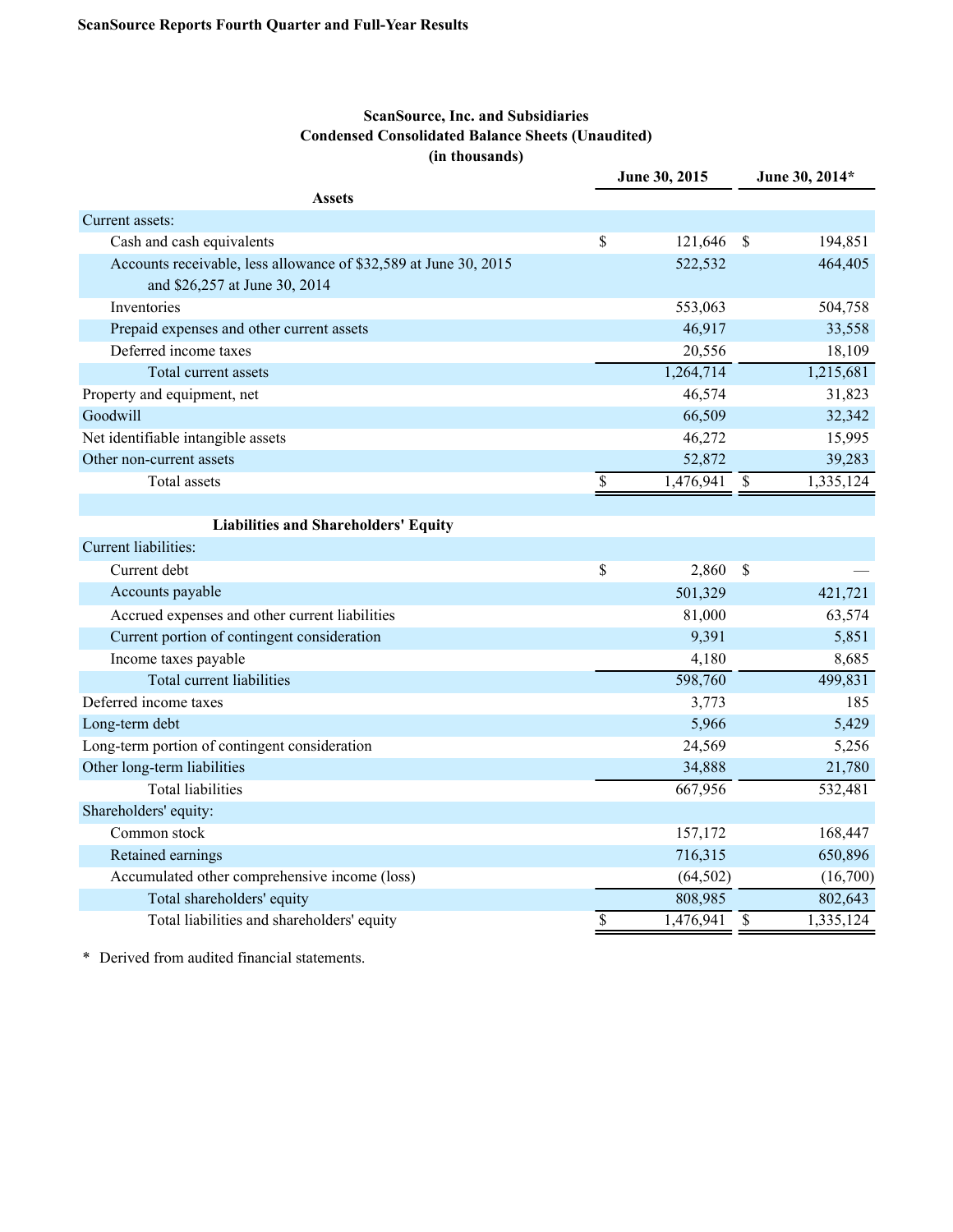# **ScanSource, Inc. and Subsidiaries Condensed Consolidated Income Statements (Unaudited) (in thousands, except per share data)**

|                                                  | Quarter ended<br><b>June 30,</b> |         |               |           | <b>Year ended</b><br><b>June 30,</b> |           |               |           |
|--------------------------------------------------|----------------------------------|---------|---------------|-----------|--------------------------------------|-----------|---------------|-----------|
|                                                  |                                  | 2015    |               | $2014*$   |                                      | 2015      |               | 2014*     |
| Net sales                                        | \$                               | 856,685 | $\mathsf{\$}$ | 758,113   | <sup>S</sup>                         | 3,218,626 | $\mathbb{S}$  | 2,913,634 |
| Cost of goods sold                               |                                  | 765,367 |               | 684,120   |                                      | 2,891,536 |               | 2,612,535 |
| Gross profit                                     |                                  | 91,318  |               | 73,993    |                                      | 327,090   |               | 301,099   |
| Selling, general and administrative expenses     |                                  | 64,935  |               | 48,951    |                                      | 222,982   |               | 192,492   |
| Legal recovery, net of attorney fees             |                                  |         |               | (15, 490) |                                      |           |               | (15, 490) |
| Change in fair value of contingent consideration |                                  | 1,406   |               | 93        |                                      | 2,667     |               | 2,311     |
| Operating income                                 |                                  | 24,977  |               | 40,439    |                                      | 101,441   |               | 121,786   |
| Interest expense                                 |                                  | 509     |               | 33        |                                      | 1,797     |               | 731       |
| Interest income                                  |                                  | (580)   |               | (721)     |                                      | (2,638)   |               | (2, 364)  |
| Other, net                                       |                                  | 137     |               | 247       |                                      | 2,376     |               | 312       |
| Income before income taxes                       |                                  | 24,911  |               | 40,880    |                                      | 99,906    |               | 123,107   |
| Provision for income taxes                       |                                  | 8,464   |               | 13,775    |                                      | 34,487    |               | 41,318    |
| Net income                                       |                                  | 16,447  | \$            | 27,105    | <sup>S</sup>                         | 65,419    | <sup>S</sup>  | 81,789    |
| Per share data:                                  |                                  |         |               |           |                                      |           |               |           |
| Net income per common share, basic               | S                                | 0.58    | $\mathbb{S}$  | 0.95      | $\mathbb{S}$                         | 2.29      | <sup>\$</sup> | 2.89      |
| Weighted-average shares outstanding, basic       |                                  | 28,461  |               | 28,525    |                                      | 28,558    |               | 28,337    |
|                                                  |                                  |         |               |           |                                      |           |               |           |
| Net income per common share, diluted             | \$                               | 0.57    | $\mathbb{S}$  | 0.94      | <sup>\$</sup>                        | 2.27      | -S            | 2.86      |
| Weighted-average shares outstanding, diluted     |                                  | 28,722  |               | 28,763    |                                      | 28,799    |               | 28,602    |

\* Derived from audited financial statements.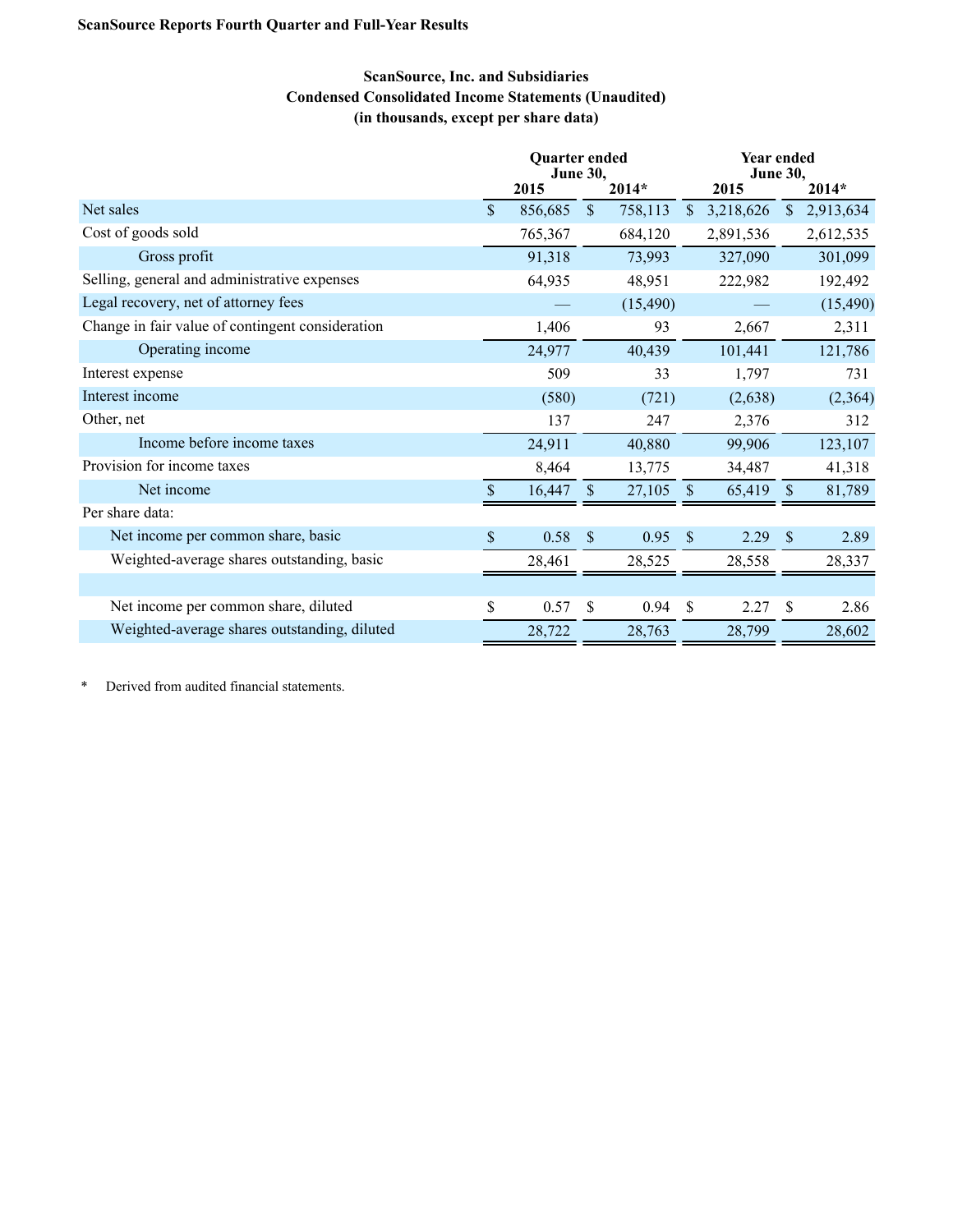## **ScanSource, Inc. and Subsidiaries Supplementary Information (Unaudited) (in thousands)**

**Net Sales by Segment:**

|                                     |   | <b>Ouarter ended</b><br><b>June 30,</b> |  |         | <b>Non-GAAP</b><br>% Change |                      |
|-------------------------------------|---|-----------------------------------------|--|---------|-----------------------------|----------------------|
|                                     |   | 2015                                    |  | 2014    | % Change                    | Excluding $FX^{(a)}$ |
| Worldwide Barcode & Security        | Φ | 489.559                                 |  | 490.505 | (0.2)%                      | $7.0\%$              |
| Worldwide Communications & Services |   | 367,126                                 |  | 267.608 | $37.2 \%$                   | 38.3%                |
| Consolidated                        |   | 856.685                                 |  | 758,113 | 13.0 $%$                    | 18.1%                |

|                                     |  |           | <b>Non-GAAP</b><br>% Change |           |                      |
|-------------------------------------|--|-----------|-----------------------------|-----------|----------------------|
|                                     |  | 2015      | 2014                        | % Change  | Excluding $FX^{(a)}$ |
| Worldwide Barcode & Security        |  | 1.912.352 | 1.873.177                   | $2.1\%$   | $6.1\%$              |
| Worldwide Communications & Services |  | .306.274  | .040.457                    | $25.5\%$  | 26.3%                |
| Consolidated                        |  | 3,218,626 | 2,913,634                   | $10.5 \%$ | 13.3%                |

#### **Net Sales by Geography:**

|                                  |   | <b>Ouarter ended</b><br><b>June 30,</b> |         |          | <b>Non-GAAP</b><br>% Change |
|----------------------------------|---|-----------------------------------------|---------|----------|-----------------------------|
|                                  |   | 2015                                    | 2014    | % Change | Excluding $FX^{(b)}$        |
| North American (U.S. and Canada) | Φ | 629.165                                 | 577.687 | $8.9\%$  | 8.9%                        |
| International                    |   | 227,520                                 | 180.426 | 26.1%    | 47.4%                       |
| Consolidated                     |   | 856,685                                 | 758,113 | 13.0 $%$ | 18.1%                       |

|                                  | Year ended<br><b>June 30,</b> |           | <b>Non-GAAP</b><br>% Change |                      |  |
|----------------------------------|-------------------------------|-----------|-----------------------------|----------------------|--|
|                                  | 2015                          | 2014      | % Change                    | Excluding $FX^{(b)}$ |  |
| North American (U.S. and Canada) | 2,346,764                     | 2,179,890 | $7.7\%$                     | $7.7\%$              |  |
| International                    | 871.862                       | 733.744   | 18.8 %                      | 30.0%                |  |
| Consolidated                     | 3,218,626                     | 2,913,634 | $10.5\%$                    | 13.3%                |  |

Notes:

(a) Year-over-year net sales growth rate excluding the translation impact of changes in foreign currency exchange rates. Calculated by translating the net sales for the quarter and year ended June 30, 2015 into U.S. dollars using the weighted average foreign exchange rates for the quarter and year ended June 30, 2014, respectively. Worldwide Barcode & Security net sales excluding the translation impact of foreign currencies for the quarter and year ended June 30, 2015, as adjusted, totaled \$525.0 million and \$2.0 billion, respectively. Worldwide Communications & Services net sales excluding the translation impact of foreign currencies for the quarter and year ended June 30, 2015, as adjusted, totaled \$370.0 million and \$1.3 billion, respectively.

(b) Year-over-year net sales growth rate excluding the translation impact of changes in foreign currency exchange rates. Calculated by translating the net sales for the quarter and year ended June 30, 2015 into U.S. dollars using the weighted average foreign exchange rates for the quarter and year ended June 30, 2014, respectively. International net sales excluding the translation impact of foreign currencies for the quarter and year ended June 30, 2015 totaled \$265.9 million and \$954.0 million, respectively.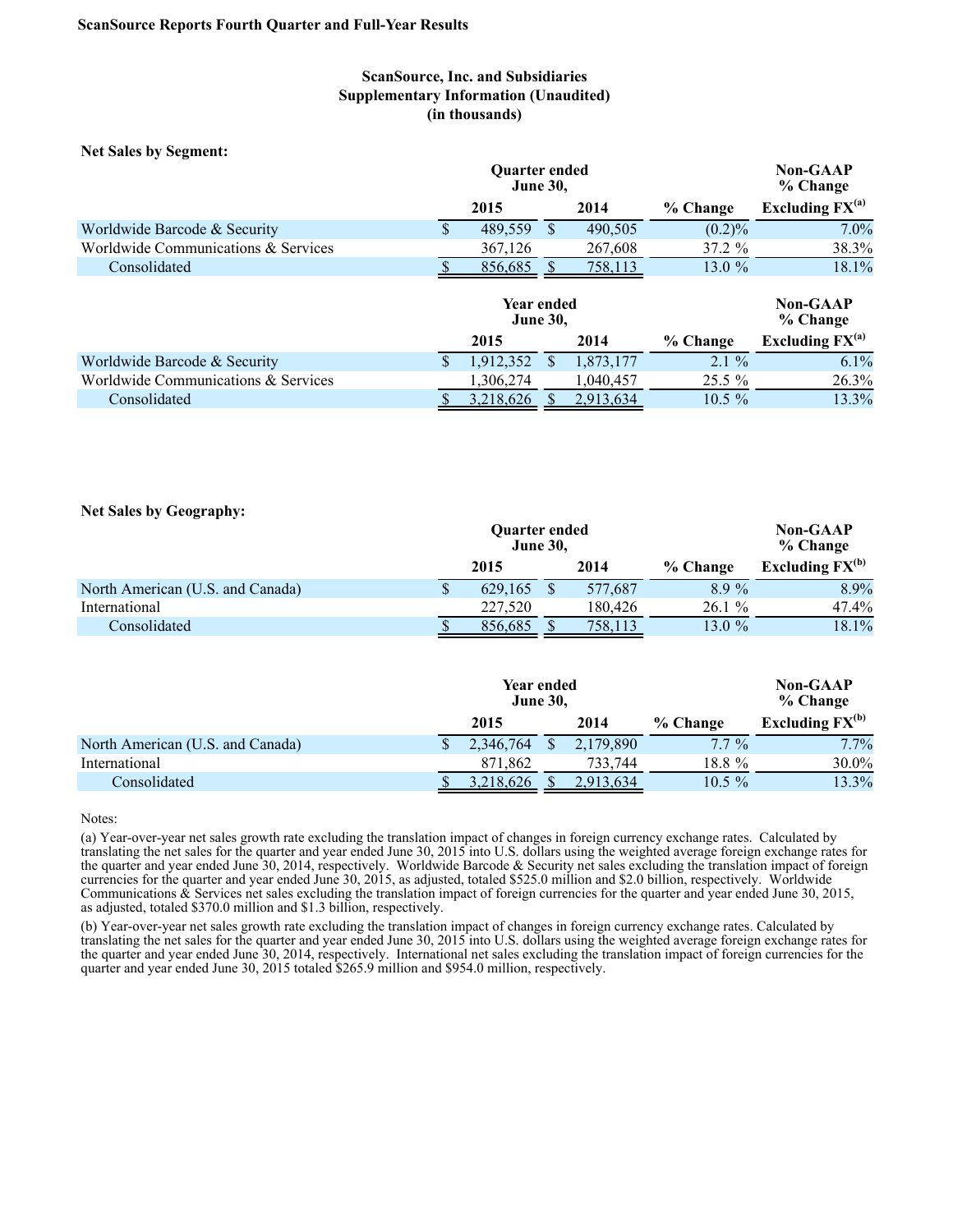# **ScanSource, Inc. and Subsidiaries Supplementary Information (Unaudited) (in thousands)**

## **Non-GAAP Financial Information:**

|                                                  |    | Quarter ended June 30, 2015 |                             |                      |                      |              |                              |
|--------------------------------------------------|----|-----------------------------|-----------------------------|----------------------|----------------------|--------------|------------------------------|
|                                                  |    | Operating<br>income         | Pre-tax<br>income           | <b>Net</b><br>income |                      |              | <b>Diluted</b><br><b>EPS</b> |
| <b>GAAP</b> measure                              | \$ | 24,977                      | \$24,911                    | $\mathbb{S}$         | 16,447               | $\mathbb{S}$ | 0.57                         |
| Adjustments:                                     |    |                             |                             |                      |                      |              |                              |
| Amortization of intangible assets                |    | 2,091                       | 2,091                       |                      | 1,450                |              | 0.05                         |
| Change in fair value of contingent consideration |    | 1,406                       | 1,406                       |                      | 955                  |              | 0.03                         |
| Acquisition costs                                |    | 138                         | 138                         |                      | 138                  |              | 0.01                         |
| Non-GAAP measure                                 | S  | 28,612                      | 28,546<br>S.                | S.                   | 18,990               | S            | 0.66                         |
|                                                  |    |                             |                             |                      |                      |              |                              |
|                                                  |    |                             |                             |                      |                      |              |                              |
|                                                  |    |                             | Quarter ended June 30, 2014 |                      |                      |              |                              |
|                                                  |    | Operating<br>income         | Pre-tax<br>income           |                      | <b>Net</b><br>income |              | <b>Diluted</b><br><b>EPS</b> |
| <b>GAAP</b> measure                              | \$ | 40,439                      | \$40,880                    | S.                   | 27,105               | \$           | 0.94                         |
| Adjustments:                                     |    |                             |                             |                      |                      |              |                              |
| Amortization of intangible assets                |    | 1,117                       | 1,117                       |                      | 740                  |              | 0.03                         |
| Change in fair value of contingent consideration |    | 93                          | 93                          |                      | 61                   |              |                              |
| Legal recovery, net of attorney fees             |    | (15, 490)                   | (15, 490)                   |                      | (9,756)              |              | (0.34)                       |

|                                                  | Year ended June 30, 2015 |                   |                          |                              |  |  |
|--------------------------------------------------|--------------------------|-------------------|--------------------------|------------------------------|--|--|
|                                                  | Operating<br>income      | Pre-tax<br>income | <b>Net</b><br>income     | <b>Diluted</b><br><b>EPS</b> |  |  |
| GAAP measure                                     | 101.441<br>S.            | \$99.906          | 65,419<br>$\mathbb{S}^-$ | 2.27<br>S.                   |  |  |
| Adjustments:                                     |                          |                   |                          |                              |  |  |
| Amortization of intangible assets                | 6,641                    | 6,641             | 4,599                    | 0.16                         |  |  |
| Change in fair value of contingent consideration | 2,667                    | 2,667             | 1,842                    | 0.06                         |  |  |
| Acquisition costs                                | 3,254                    | 3.254             | 3,254                    | 0.12                         |  |  |
| Non-GAAP measure                                 | 114,003                  | \$112,468         | 75,114                   | 2.61                         |  |  |

|                                                  | Year ended June 30, 2014 |                   |                      |                              |  |  |
|--------------------------------------------------|--------------------------|-------------------|----------------------|------------------------------|--|--|
|                                                  | Operating<br>income      | Pre-tax<br>income | <b>Net</b><br>income | <b>Diluted</b><br><b>EPS</b> |  |  |
| <b>GAAP</b> measure                              | 121.786<br>S.            | \$123,107         | 81,789<br>S.         | 2.86<br>S                    |  |  |
| Adjustments:                                     |                          |                   |                      |                              |  |  |
| Amortization of intangible assets                | 3,880                    | 3,880             | 2,550                | 0.09                         |  |  |
| Change in fair value of contingent consideration | 2,311                    | 2,311             | 1,525                | 0.05                         |  |  |
| Legal recovery, net of attorney fees             | (15, 490)                | (15, 490)         | (9,756)              | (0.34)                       |  |  |
| Non-GAAP measure                                 | 112,487<br>S.            | \$113,808         | 76,108<br>S.         | 2.66                         |  |  |